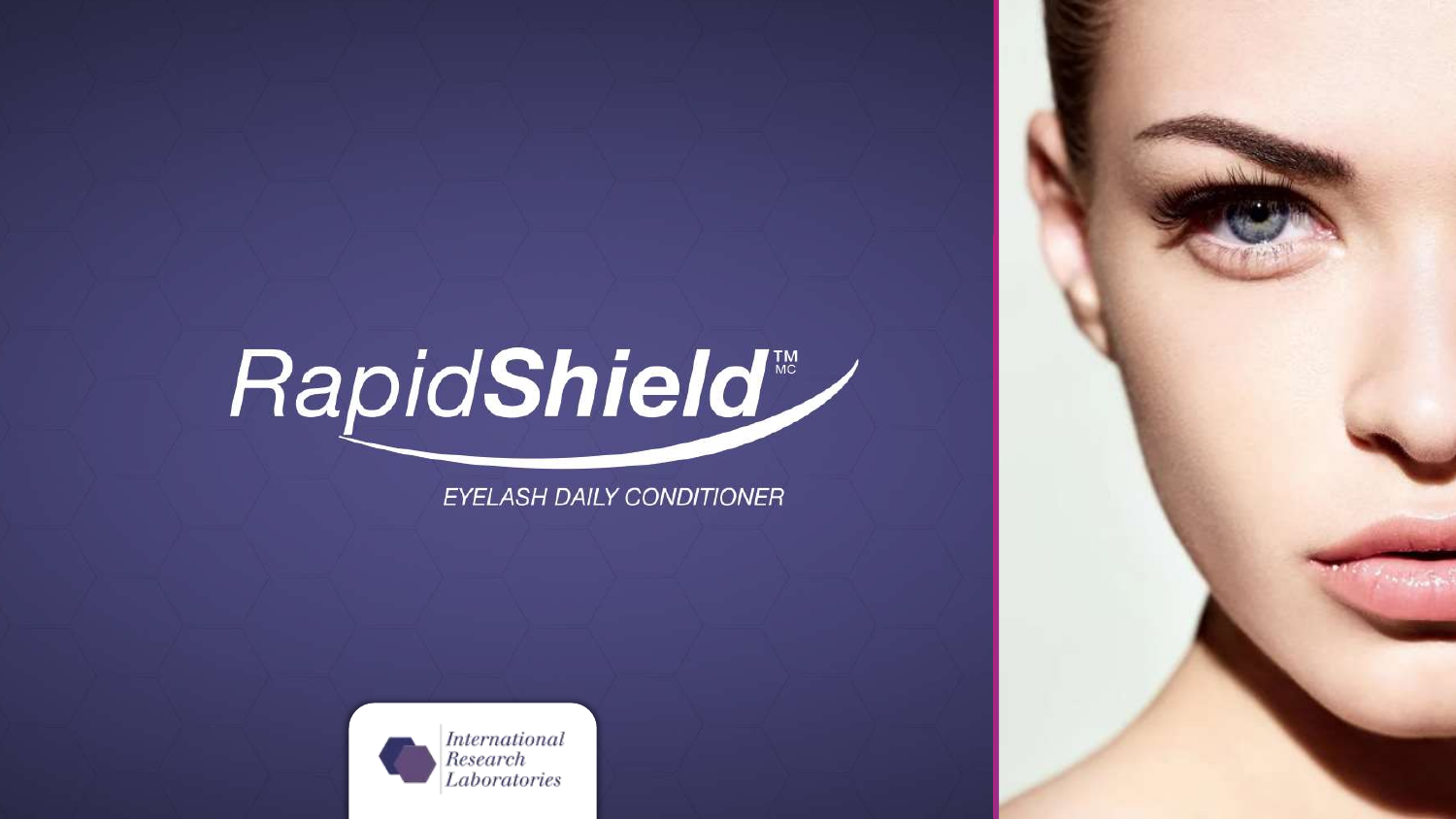# **INTRODUCING** RAPID**SHIELD™ // WHAT IS IT?**

**RapidShield™ Eyelash Daily Conditioner** is a day-time lash conditioner that helps prime, protect and amplify the appearance of healthy-looking lashes.



**2** OVERALL APPEARANCE AND CONDITION OF LASHES WILL BE VISIBLY IMPROVED **W E E K P R O M I S E**

\*Consumer study of 52 subjects over 2 weeks



4 ml e 0.135 fl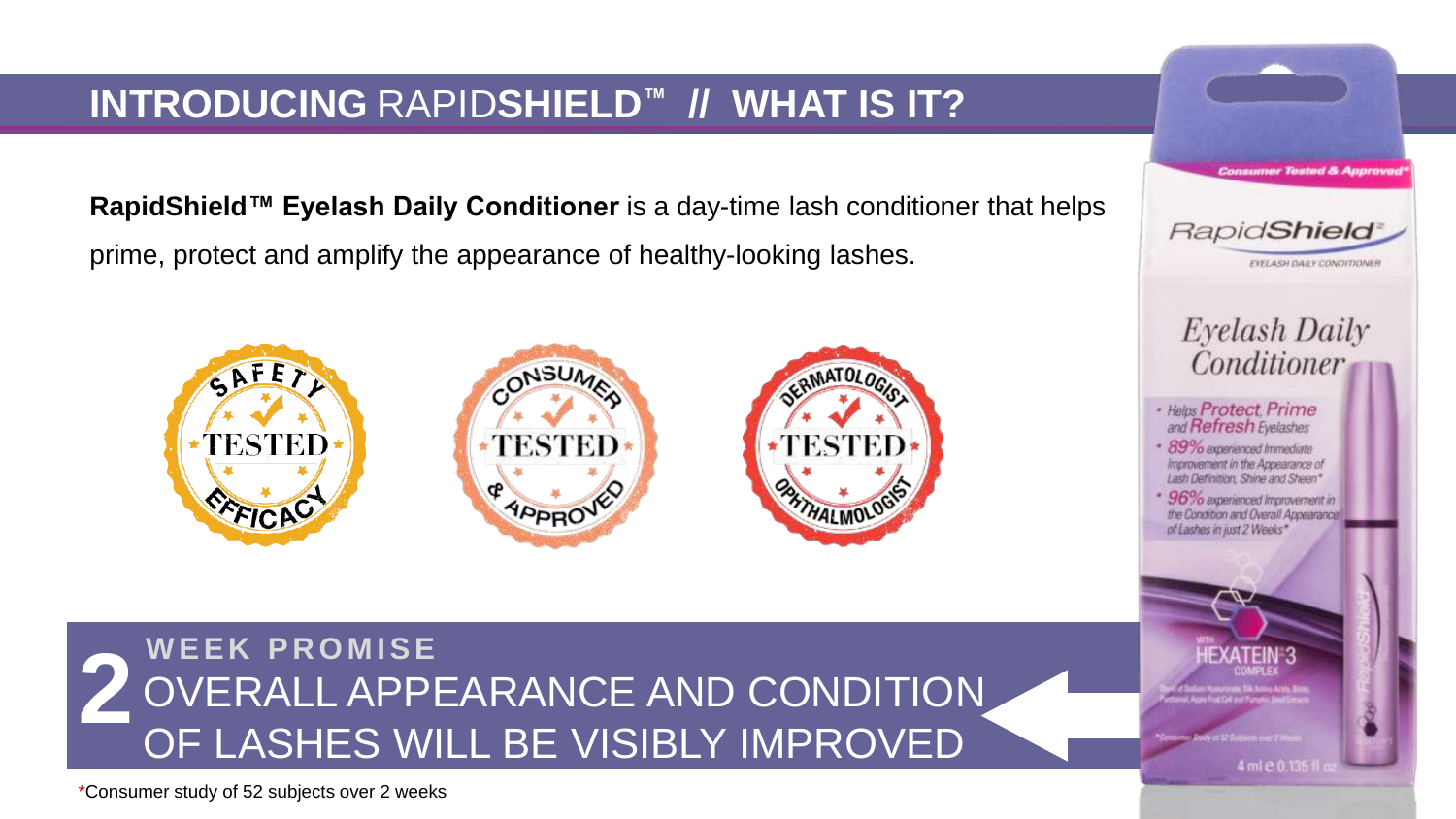# **INTRODUCING** RAPID**SHIELD™ // WHO IS IT FOR?**



### **WOMEN & MEN**

**RapidShield™** is recommended for women who are looking to enhance the appearance of their eyelashes.



## **CONTACT SAFE**

**RapidShield™** is ophthalmologist-tested and found to be safe and non-irritating, making it suitable for contact lens wearers.



## **TRIPLE BENEFITS**

**RapidShield™** works as a conditioner, a primer, and a refresher to add glossy shine to lashes.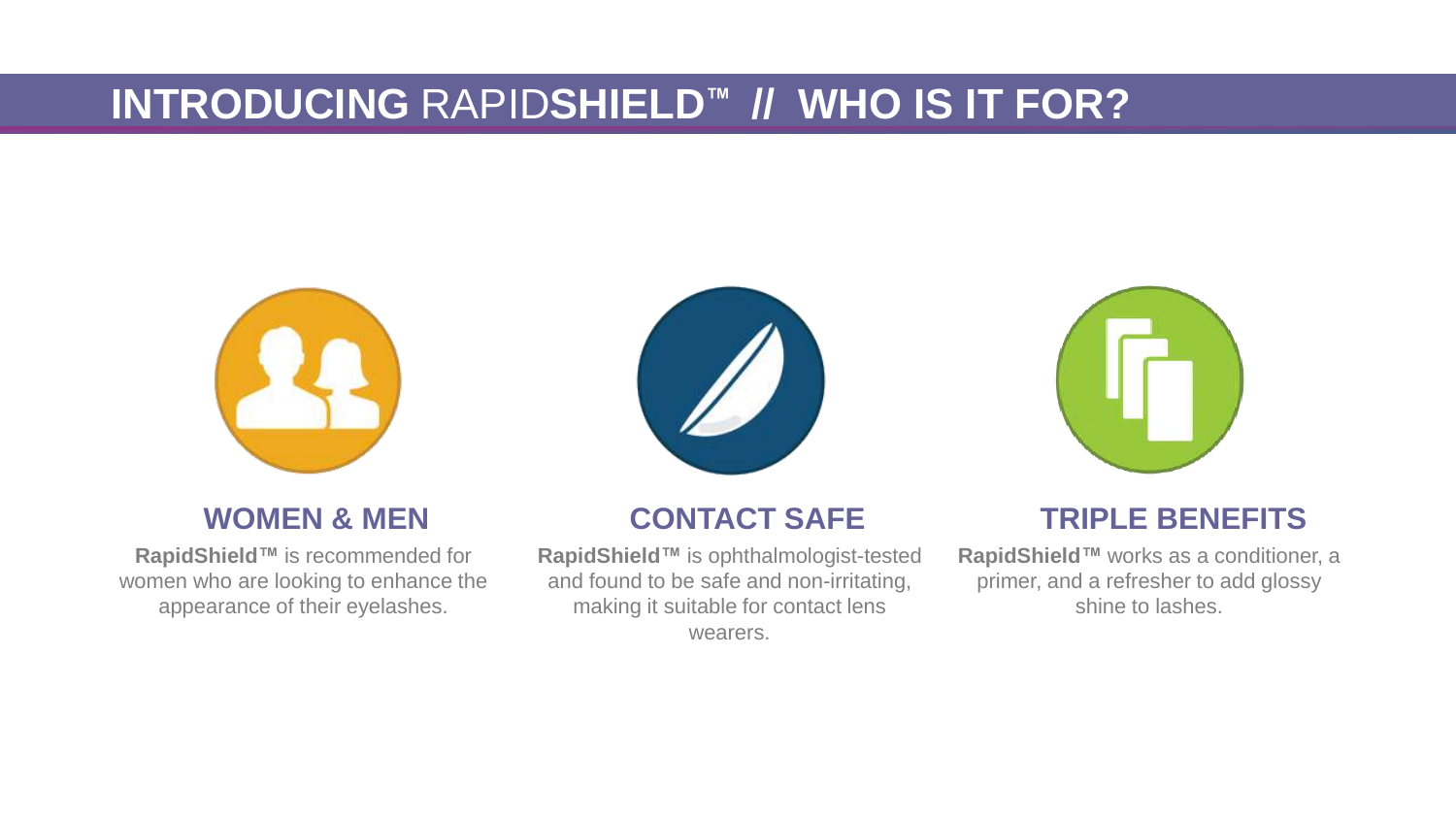# **INTRODUCING** RAPID**SHIELD™ // WHAT'S IN IT?**

RapidShield™ is formulated with Hexatein® 3 Complex, an extraordinary blend of moisturizing, nourishing and fortifying ingredients, specifically designed to help condition and shield eyelashes from the daily elements. This blend, exclusive to **RapidShield™,** helps coat lashes with amazing shine, sheen and luster.



## **SODIUM HYALURONATE**

A super hydrator, binds moisture onto lashes and helps improve lash elasticity



## **SILK AMINO ACIDS**

An excellent moisturizer and a conditioning agent helps promote silky, smooth, flawless lashes



## **BIOTIN**

(Pro-vitamin B7 / Vitamin H / Coenzyme R), an essential factor in maintaining beautiful-looking, fabulous lashes



## **PANTHENOL**

(Vitamin B5) Helps coat the lashes and seal in moisture and nourishment for improved overall appearance



## **APPLE FRUIT CELL EXTRACT**

A revolutionary ingredient from stem cells of a rare Swiss apple, helps enhance the youthful appearance of lashes



## **PUMPKIN SEED EXTRACT**

High in zinc, EFAs, amino acids, vitamins and phytosterols, helps enhance the appearance of lashes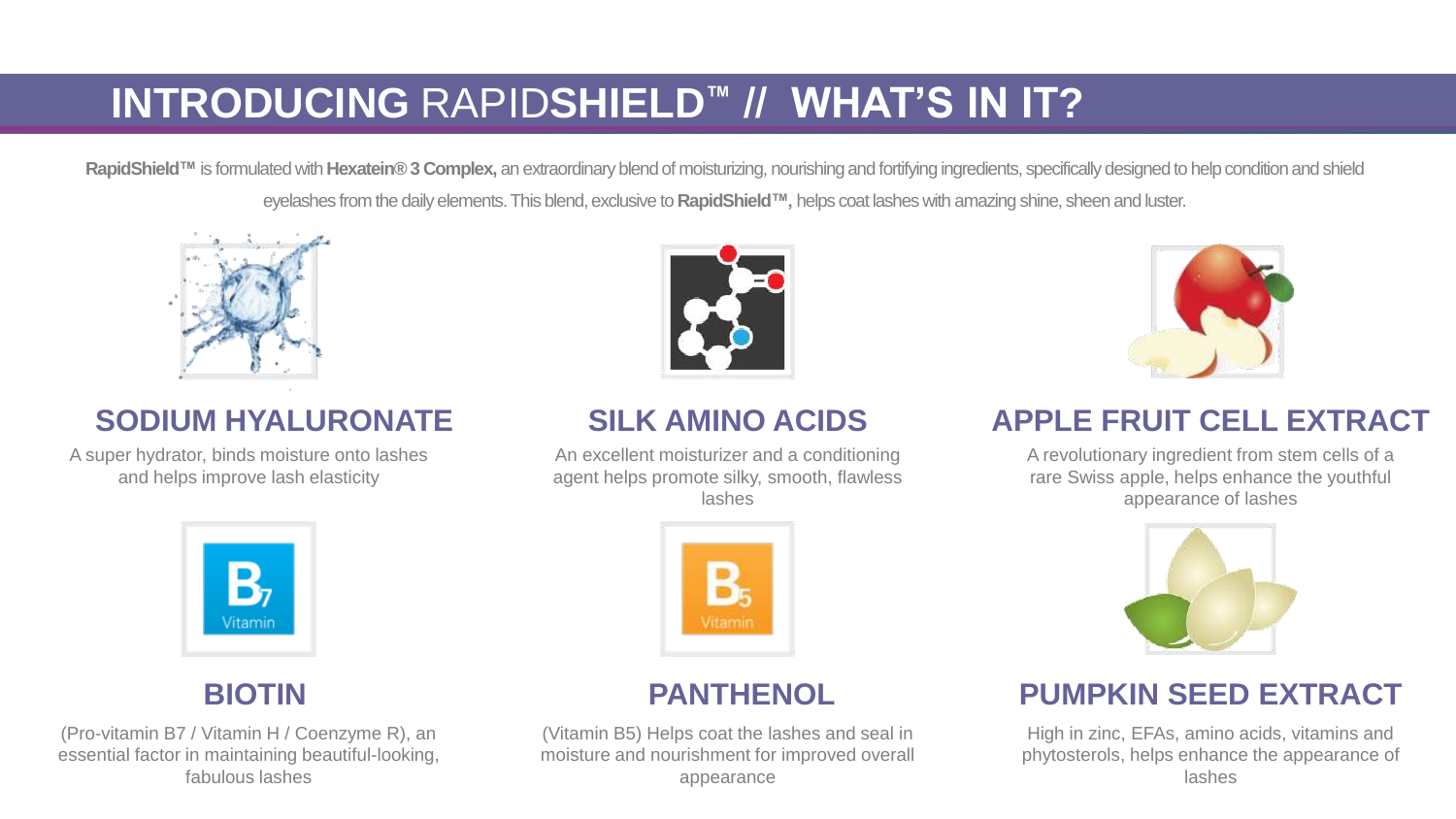# **INTRODUCING** RAPID**SHIELD™ // HOW IS IT USED?**

**RapidShield™** is applied to clean lashes in the morning for a natural look of volume and definition, or under mascara to help protect and prime lashes. It can also be applied on top of mascara for easy makeup touch-ups.

For best results, it is recommended to make **RapidShield™** a regular part of your daily beauty routine.

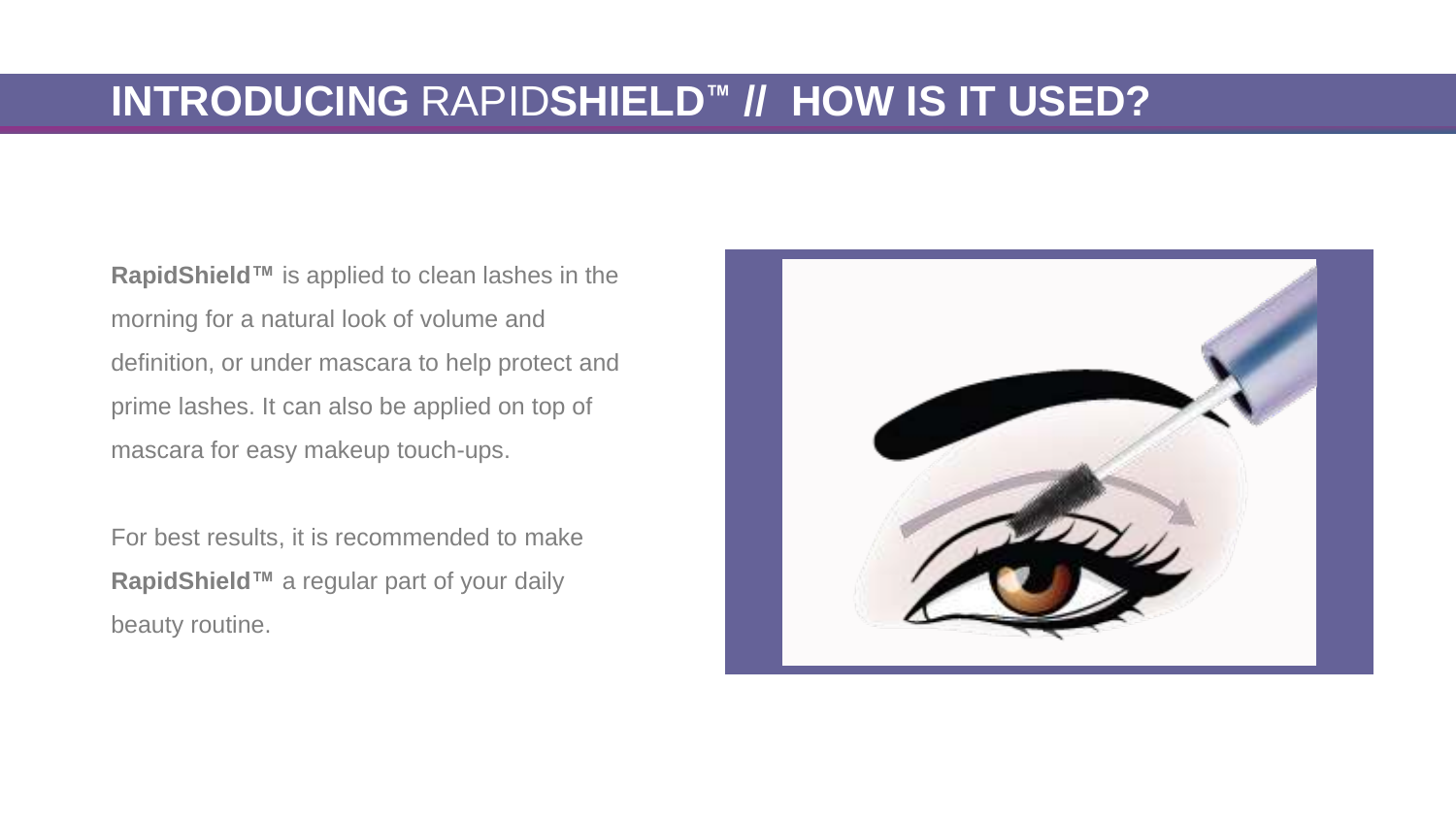# **INTRODUCING** RAPID**SHIELD™ // BRAND IMAGE**

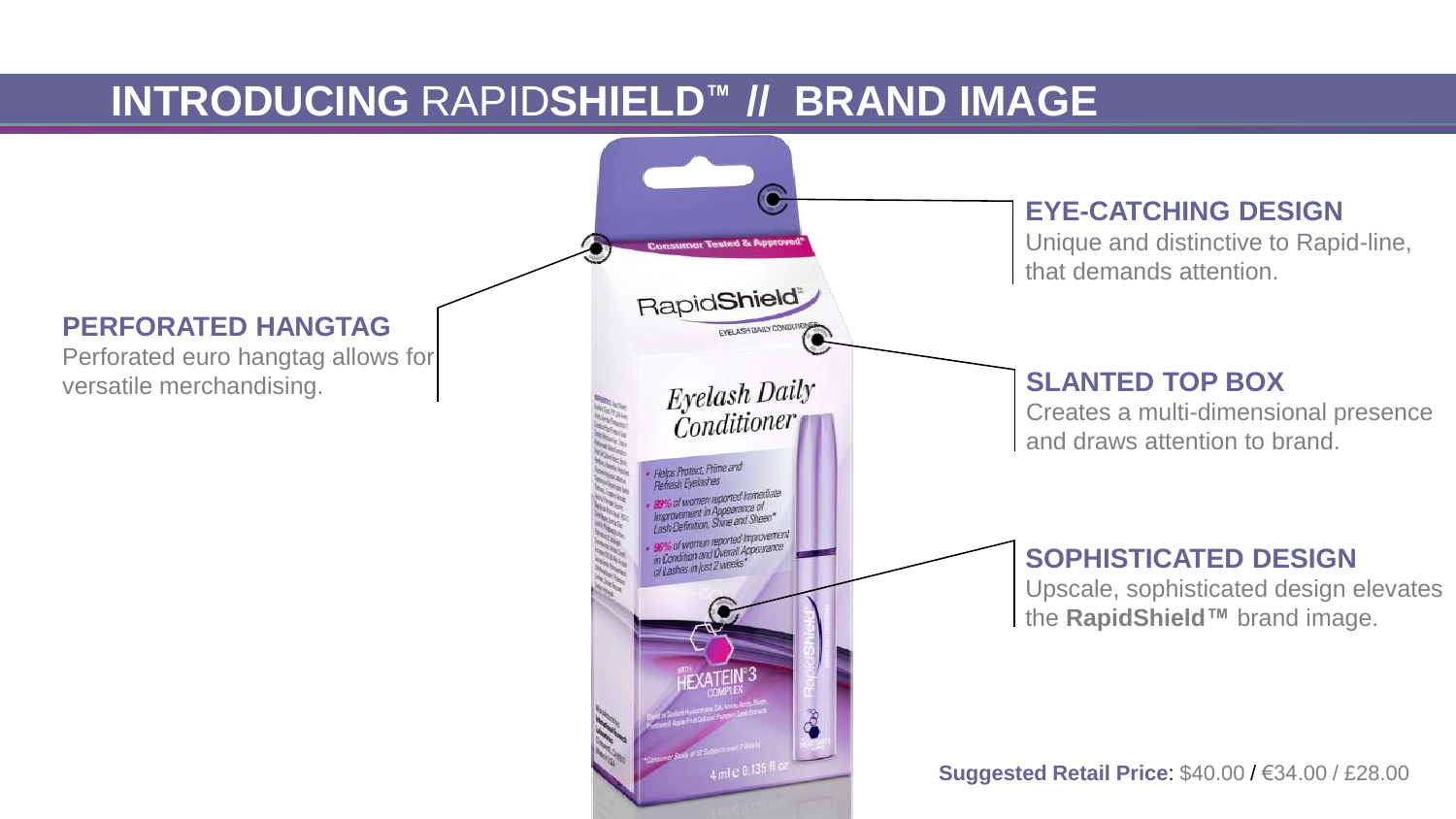# RAPID**SHIELD™ // EFFICACY** STUDY RESULTS

**CONSUMER** TESTED & APPROVED\*

**COOL EXPERIENCED IMMEDIATE IMPROVEMENT IN THE SOOL EXPERIENCED IMMEDIATE IMPROVEMENT IN THE SHEEN** 

**9 0 0 D**  $\frac{1}{2}$  **C C**  $\frac{1}{2}$  **CONDITION AND OVERALL APPEARANCE OF LASHES** 

\*Consumer study of 52 subjects over 2 weeks

 $\frac{9}{2}$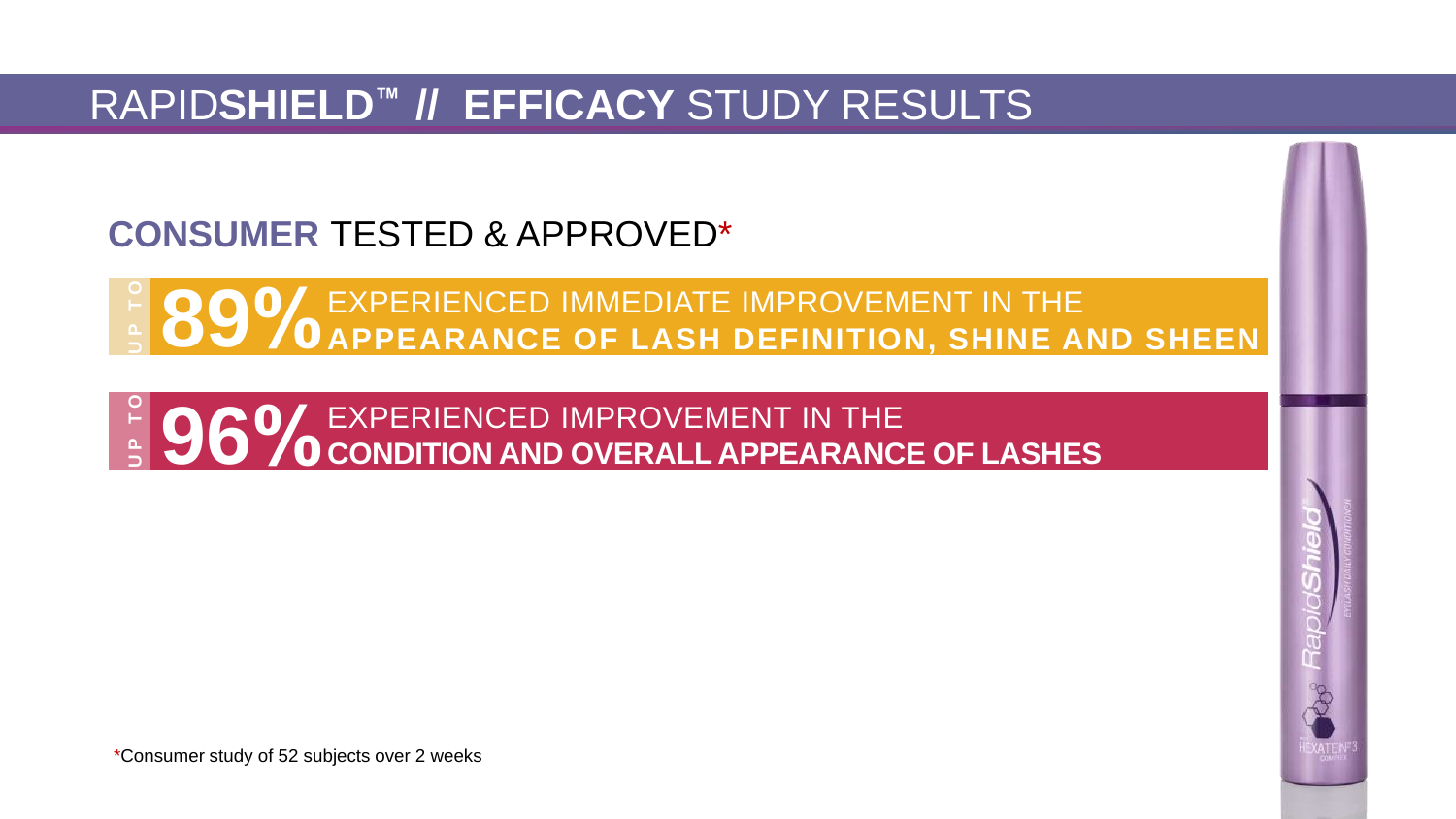# RAPID**SHIELD™ // CONSUMER** TESTED & APPROVED

Discover the **TRIPLE BENEFITS** of **RapidShield™ Eyelash Daily Conditioner**!

| - CONDITIONER – USE ON CLEAN LASHES- |  |  |  |  |
|--------------------------------------|--|--|--|--|
|--------------------------------------|--|--|--|--|

Over **90% of women** experienced **improvement in definition, condition** and **overall appearance of lashes \***

**PRIMER** – USE UNDER MASCARA

Over **90% of women** discovered more **voluminous-looking lashes** and **enhanced protection** and **condition of lashes**\*

**REFRESHER** – USE OVER MASCARA

Over **90% of women** found the appearance of their lashes refreshed with **shine and sheen**\*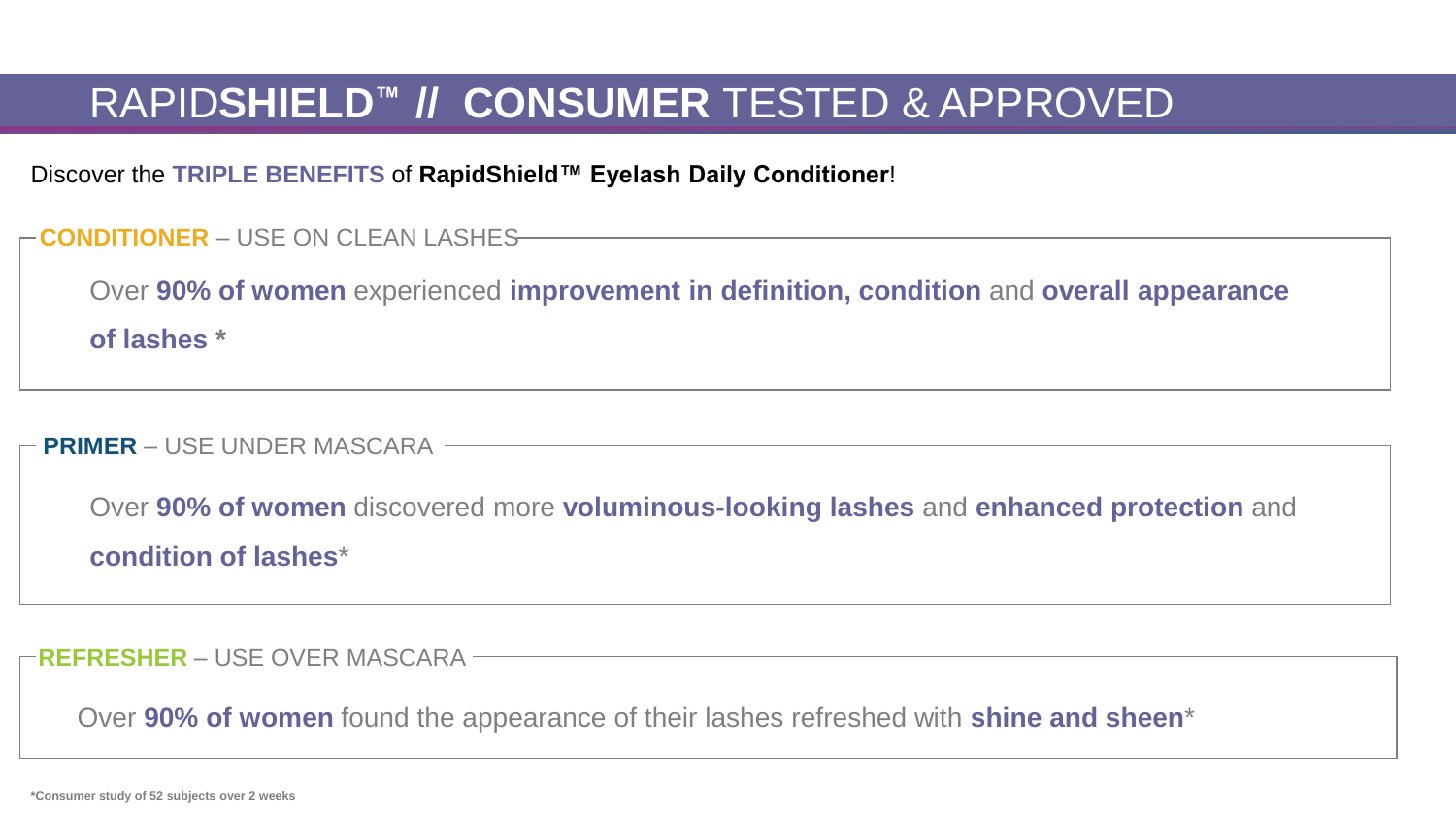#### **How is RapidShield™ applied?**

**RapidShield™** *is applied to clean lashes in the morning for a natural look of volume and definition, or under mascara to help protect and prime lashes. It can also be applied on top of mascara for easy makeup touch-ups.*

#### **How frequently is RapidShield™ applied?**

**RapidShield™** *is applied once a day if used alone or before applying mascara. It can be applied an additional time during the day if refreshing of mascara is desired.*

#### **How is RapidShield™ used as a refresher over mascara?**

*Brush* **RapidShield™** *onto your lashes on top of mascara, let it set, and apply another coat of mascara if desired.*  **RapidShield™** *adds instant shine and sheen to lashes and facilitates the reapplication of mascara, without having to redo your entire eye makeup. With this easy step, your casual day-time makeup can be intensified and refreshed for night-time.*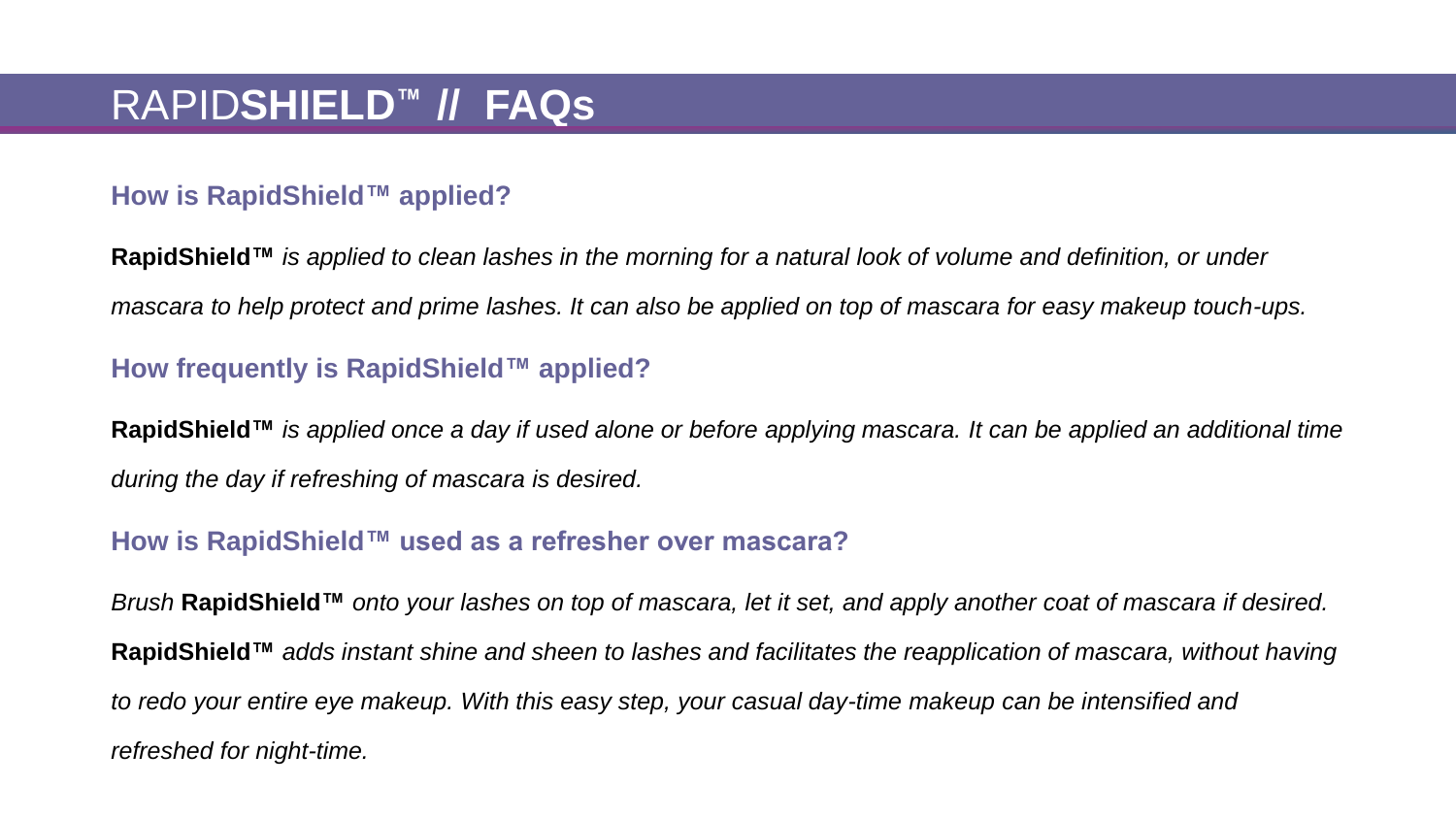#### **How long does it take to see an improvement in the appearance of my lashes?**

*Consumers have reported an immediate improvement in the appearance of definition, condition, shine and sheen of their lashes. For best results in maintaining beautiful-looking lashes, it is recommended to make* **RapidShield™** *a regular part of your daily beauty routine.* 

#### **What if I forget to apply RapidShield™ one day?**

*If you forget and skip an application one day, apply* **RapidShield™** *as usual the next day. However, a consistent routine is the key to maintaining beautiful-looking lashes.*

#### **How long will one container of RapidShield™ last?**

*If applied once a day, one 4 ml container of* **RapidShield™** *should last approximately 1-2 months. The yield of the product can vary depending on the frequency of each individual's product use.*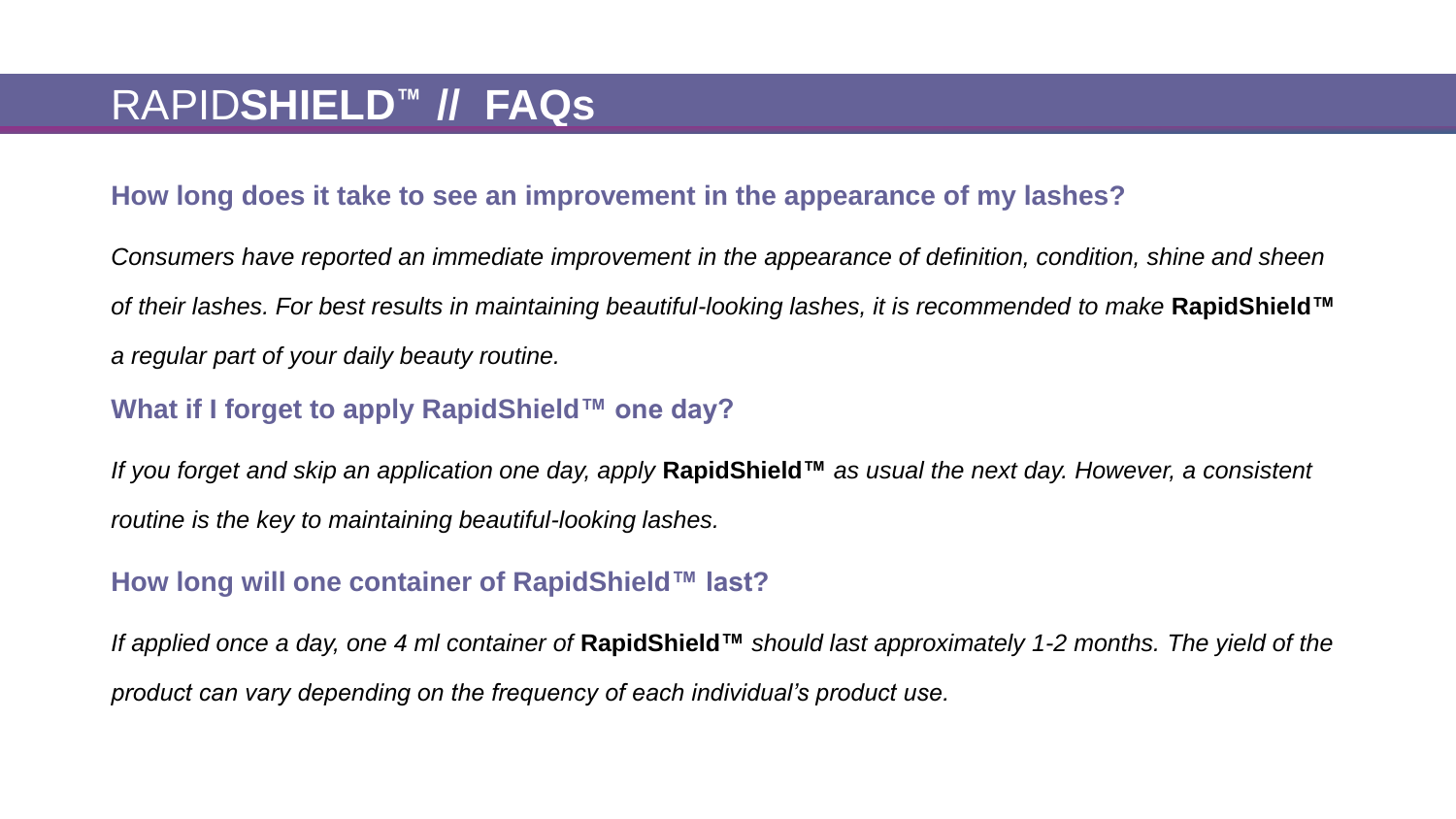#### **Is RapidShield™ safe to use so close to the eyes?**

*Yes.* **RapidShield™** *has been ophthalmologist-tested and found to be safe and non-irritating. However, as with any cosmetic product, some individuals may be allergic to one or more of the ingredients in the formulation. If you suspect an allergic reaction, discontinue use and seek medical advice immediately.* 

#### **What should I do if I accidentally get RapidShield™ in my eyes?**

**RapidShield™** *is intended for external use only and direct contact with the eye should be avoided. In the event of direct contact with the eye, rinse the eye with plenty of cool water. If irritation from direct contact occurs and persists, seek medical advice immediately.*

#### **Can I use RapidShield™ if I wear contact lenses?**

*Yes.* **RapidShield™** *is ophthalmologist-tested and found to be safe and non-irritating, making it ideal for contact lens wearers as well*.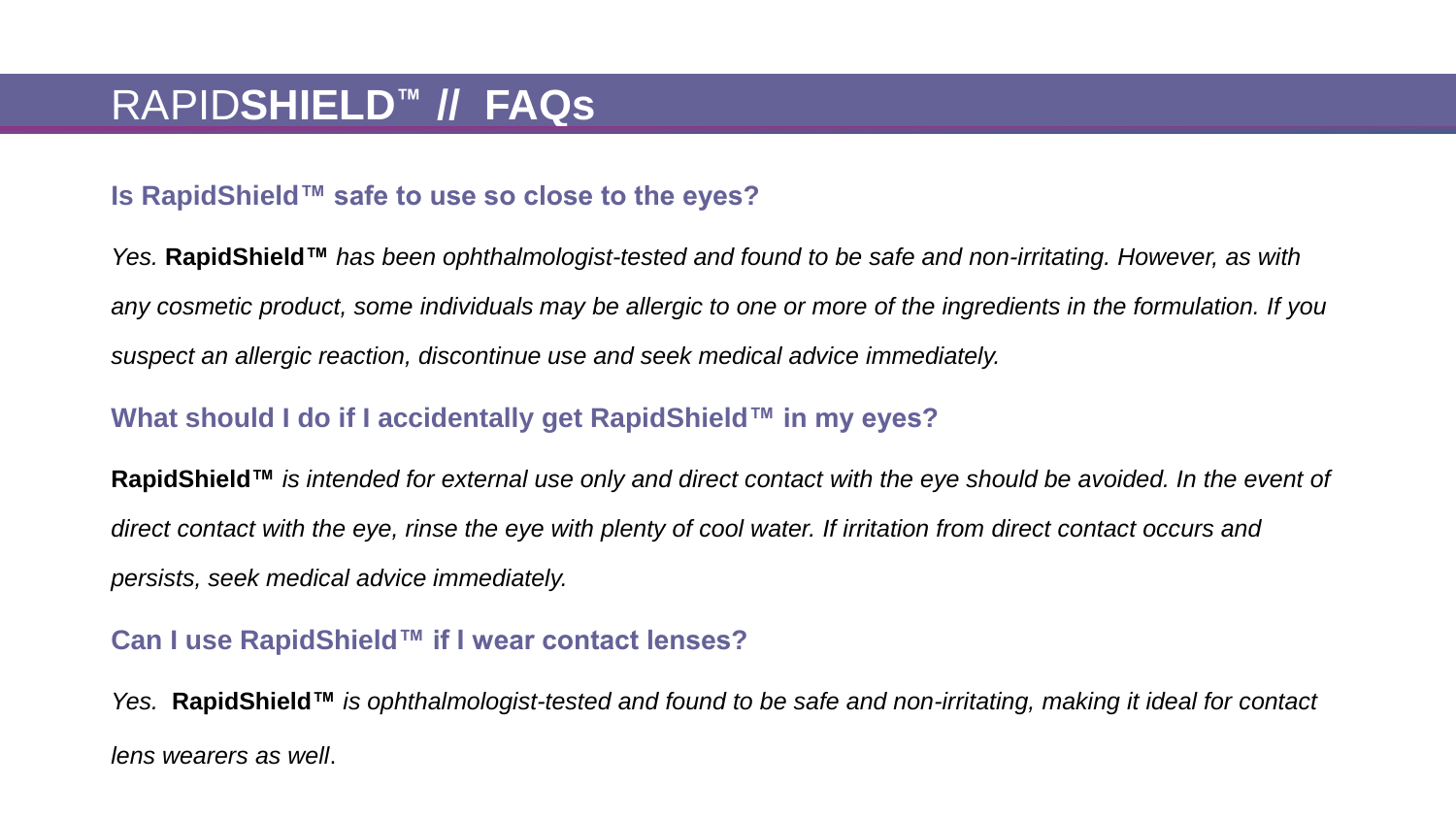#### **Can makeup be applied on top of RapidShield™?**

*Yes.* **RapidShield™** *works wonderfully when used as a primer. It helps enhance the appearance of lashes and condition the delicate lashes under mascara. Apply* **RapidShield™** *on clean lashes, let it dry, and apply mascara as usual.* 

#### **Can I use RapidShield™ if I have my eyelashes tinted or wear eyelash extensions?**

**RapidShield™** *has not been tested on tinted lashes or eyelash extensions. However, many consumers have reported* **RapidShield™** *suitable to use even if you have your eyelashes tinted or wear eyelash extensions. It is a wonderful blend of nourishing ingredients that is suitable to use even if you have your eyelashes tinted or wear eyelash extensions, and it helps boost the appearance of your lashes and enhance the no-makeup, natural look. If unsure, please check with your lash colorist or extension specialist for more informed advice.*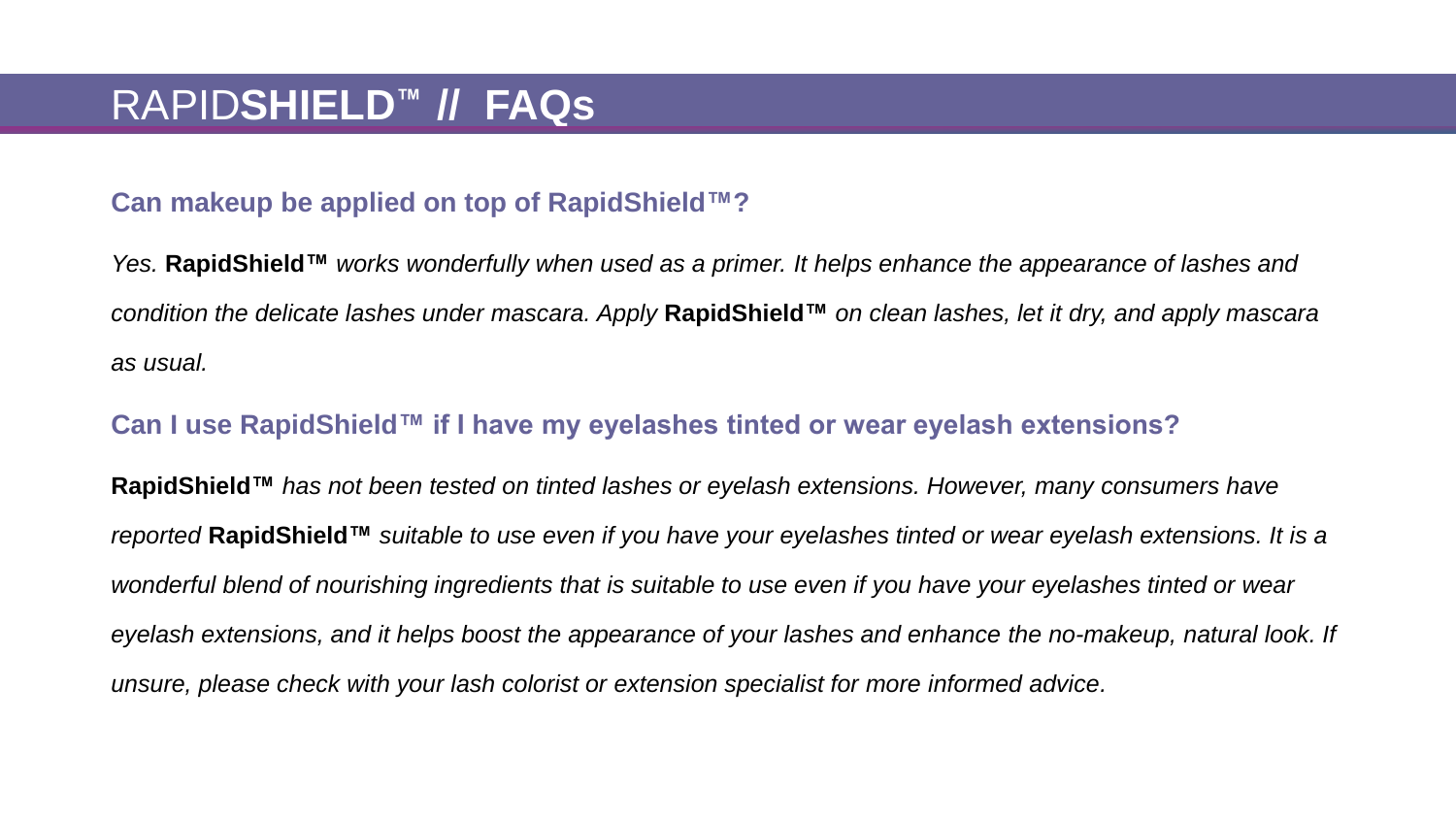### **Can I use RapidShield™ if I am pregnant or breast-feeding?**

*We recommend that you discuss use of* **RapidShield™** *with your doctor if you are pregnant or breast-feeding.* 

#### **Can men use RapidShield™?**

*Yes,* **RapidShield™** *formula is clear and transparent which makes it suitable for men to use as well if desired.*

#### **Can RapidShield™ be used on children under the age of 18?**

*We do not recommend using* **RapidShield™** *on children under the age of 18 as we have not conducted testing for this age group.*